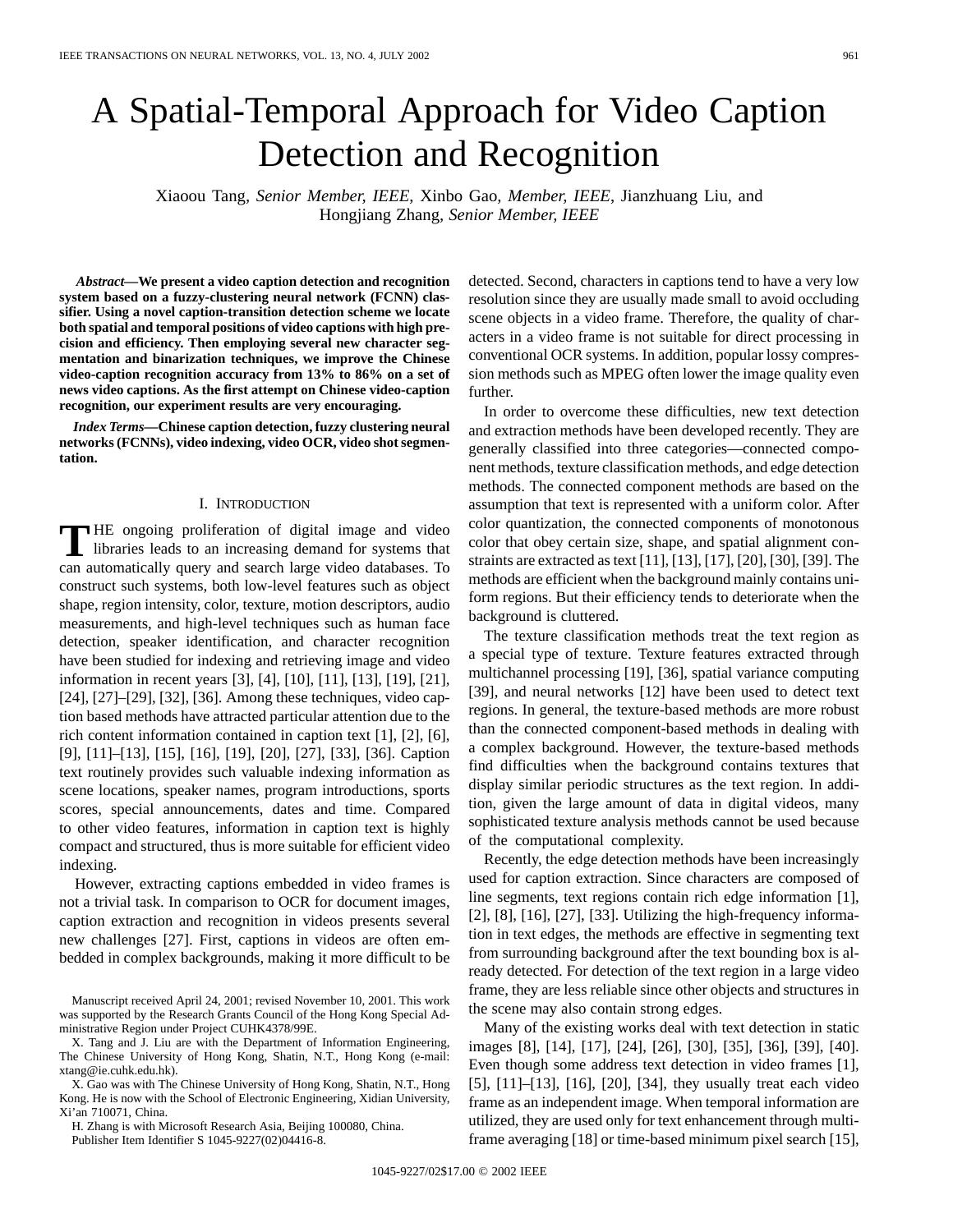[20], [27], [28]. These approaches require text detection and localization for every frame of a video, and careful caption blocks tracing and matching are needed between each frame pair for multiframe enhancement and removal of duplicate captions in different frames. Given the large number of video frames, the computation requirement can be very high. In this paper, we propose a new caption (dis)appearance detection method based on shot boundary detection and feature extraction from frame differences. By precisely locating the critical frame where each caption block appears or disappears, we can focus our caption detection operation solely on the critical frame difference. More salient text features can be extracted from the frame difference than from the original frame.

We also observe that many of the existing works require supervised training [12], [19], [33]. This not only puts a great deal of burden on the users but also renders the system much less flexible in dealing with different databases, since new training data have to be collected and new parameters have to be computed for each new database. To develop an unsupervised method, we use the self-organizing fuzzy clustering neural network (FCNN) as the classifier. Since the features we extract through caption (dis)appearance detection are more distinct than traditional caption features, the self-organizing classifier is much easier to converge.

Finally, the majority of the existing researches on caption extraction have been focusing on English captions, with a few exceptions addressing captions in Korean and Japanese [12], [16]. We have found few existing researches dealing with captions in Chinese. Since Chinese characters are more complex in structure and have far more categories (more than 5000) than English letters, recognition of low-resolution Chinese characters in a video frame is potentially more difficult. In this paper, we study the extraction and recognition of video captions in Chinese news videos. We choose news videos for two reasons: the importance of automatic indexing of the huge amount of video news programs covering daily events all over the world; and the large concentration of caption information presented in news programs.

We consider the special properties of Chinese characters in each processing step. For caption detection, we propose features that reflect the four types of primitive strokes and dense stroke patterns of Chinese characters. Then, for character extraction and segmentation, we take advantage of the rectangular shape and aspect ratio of Chinese characters to separate individual characters. Finally, we try to recognize the extracted characters by using a commercial Chinese OCR package. Given the large number of existing Chinese OCR algorithms and commercial Chinese OCR software packages, we do not need to develop any new OCR algorithms. However, we do consider the recognition step essential to determine whether the extracted captions are recognizable, and thus to verify the efficacy of the entire system.

The remainder of this paper is organized as follows. In Section II, an FCNN model is first described as an important processing tool in our system. Then we present the caption detection algorithm based on FCNN, including video shot segmentation, caption transition detection, and caption location. Chinese character enhancement and recognition are described



Fig. 1. The block diagram of the caption detection scheme.

in Section III. Section IV presents the experimental results and analysis. Finally, we conclude this paper in Section V.

#### II. CAPTION DETECTION

In order to extract captions from video frames, we need first find out the frames with captions then locate the caption regions. Normally, in a news video program, not all frames have captions and in the frames that do have captions, the same caption text usually appears over a multiple number of frames for stable viewing. In many of the previous researches, caption detection is usually carried out for every frame of the video sequence, then matching of caption regions between neighbor frames is conducted to eliminate duplicate captions. This process is time consuming because even a short segment of video has a large number of frames. Since captions are mostly superimposed on video frames manually, they appear and disappear from a video sequence more rapidly than regular scene content in a shot. Based on this observation, we propose a new scheme for detecting the caption (dis)appearance frame pair and locating the caption regions in the frame difference.

The scheme consists of three components as illustrated in Fig. 1. First, the video sequence is segmented into camera shots using a fuzzy clustering neural-network classifier. Then within a camera shot, we can assume that the scene changes gradually. By analyzing the differences between adjacent frames, we find that the (dis)appearance of caption text introduces a change much greater than most of the gradual-changing scene content. For the critical frame pair where caption text (dis)appears, the caption text regions are much more pronounced in the inter-frame differences than in the original video frame, thus can be more easily located. By focusing only on caption transition frames, we can avoid conducting caption detection for every video frame. Finally, the same FCNN classifier for shot boundary detection can be used for locating caption regions in the transition frame difference.

In the rest of this section, we first describe the FCNN classifier used in the caption detection scheme, then we discuss the detail approaches in each step.

## *A. FCNN Classifier*

We choose a self-organizing neural network as the classifier because the network can adapt to different datasets fairly easily with little human intervention, which is critical toward developing a fully automated system [22], [25], [37]. In particular, since there are no sharp boundaries between different feature classes in our system, we choose a fuzzy clustering network as the classifier.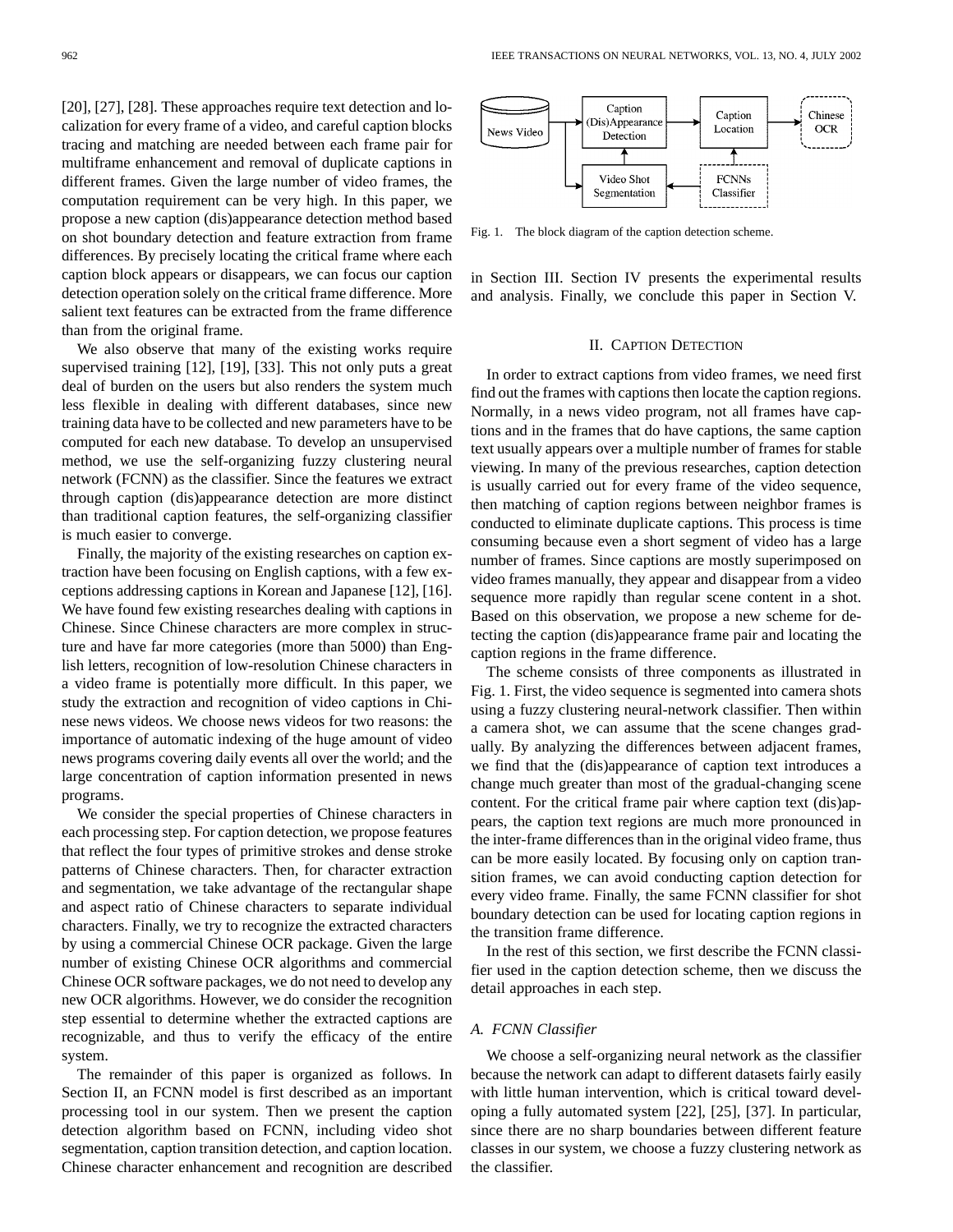

Fig. 2. FCNN model.

In the FCNN, one tries to classify the samples into clusters according to the natural structure hidden in the unlabeled *n*-dimensional data. Let  $X = \{x_1, x_2, \ldots, x_N\} \subset \mathbb{R}^n$  denote the samples at hand, and let  $c$  denote the number of nodes (clusters in  $X$ ) in the competitive layer, a basic FCNN model using clustering competitive network is illustrated in Fig. 2. The input layer of the FCNN is connected directly to the competitive layer. The connecting weights from the inputs to a node,  $w_i = (w_{i1}, w_{i2}, \dots, w_{in}), 1 \leq i \leq c$ , represent the prototype of that fuzzy cluster. The output of the node,  $S_i$ ,  $1 \le i \le c$ , represents the similarity of the input pattern to the prototype. For an input vector  $x_k$ , the  $S_{ki}$  is defined as

$$
S_{ki} = \frac{1}{\|x_k - w_i\|^2} = \frac{1}{\sum_{j=1}^n (x_{kj} - w_{ij})^2}.
$$
 (1)

To avoid the singular case, a very small positive number  $\eta$  is often added to the denominator of the above formula. The membership value that describes the degree of each input pattern belongs to a fuzzy cluster is calculated in the final membership level by

$$
\mu_{ki} = \frac{S_{ki}}{\sum_{l=1}^{c} S_{kl}} = \frac{1}{\sum_{l=1}^{c} \left( \frac{\|x_k - w_i\|}{\|x_k - w_l\|} \right)^2}
$$
(2)

where  $\mu_{ki} \in [0,1]$  and  $\sum_{i=1}^{c} \mu_{ki} = 1$ .

To train the FCNN, an energy function  $Q$  is defined as half of the mean-square-error summation between the input patterns and prototype vectors

$$
Q = \frac{1}{2} \sum_{k=1}^{N} Q_k = \frac{1}{2} \sum_{k=1}^{N} \sum_{i=1}^{c} (\mu_{ki} \cdot ||x_k - w_i||)^2.
$$
 (3)

The energy function reaches minimal when each prototype weight vector is closest to the center of the corresponding sample cluster. To minimize the energy function, the gradient descent method is used to adjust the weight vectors. For a given input training sample, the gradient of the energy function with respect to the weight vectors is

$$
\frac{\partial Q_k}{\partial w_i} = \frac{\partial}{\partial w_i} \left\{ \frac{1}{2} \sum_{l=1}^c (\mu_{kl} \cdot ||x_k - w_l||)^2 \right\}
$$

$$
= \frac{1}{2} \frac{\partial}{\partial w_i} \left\{ (\mu_{ki} \cdot ||x_k - w_i||)^2 \right\}
$$

$$
= - (\mu_{ki})^2 \cdot (x_k - w_i). \tag{4}
$$

Since the negative gradient of the energy function points to the direction which will most quickly reduce the energy function, based on (4), the update rule of weight vectors can be formulated as

$$
w_i^{(t)} = w_i^{(t-1)} + \alpha_t \cdot \left(\mu_{ki}^{(t-1)}\right)^2 \cdot \left(x_k - w_i^{(t-1)}\right) \tag{5}
$$

where  $\alpha_t$  is the correction factor. To avoid possible oscillations of the solution, the amount of correction should be reduced as iteration proceeds. Here we adopt Pal's scheme and take  $\alpha_t$  as  $\alpha_0(1-t/T)$ , where T is the maximum number of iterations that the learning process is allowed to execute and  $\alpha_0$  is the initial value of the learning parameter [25]. In each iteration, all training samples are passed through the network once. The training stops when the weight update for an iteration is smaller than a preset threshold.

## *B. Video Shot Segmentation*

In the first step of the caption detection scheme, we use the FCNN to segment the video sequence into camera shots, which are the basic video units representing a continuous action in both time and space in a scene. To detect the shot boundaries, we use two popular frame difference metrics, the histogram difference metric (HDM) and the spatial difference metric (SDM), to measure the dissimilarity between the adjoining frame pair [23], [31], [38].

Given a frame size of  $M \times N$ , the spatial difference metric SDM is defined as

$$
D_S(t) = \frac{1}{M \times N} \sum_{i=1}^{M} \sum_{j=1}^{N} |I_t(i,j) - I_{t+1}(i,j)| \qquad (6)
$$

where,  $I_t(i, j)$  denotes the intensity of a pixel at location  $(i, j)$ in the th frame.

The histogram difference metric HDM is defined as

$$
D_H(t) = \frac{1}{M \times N} \sum_{k=1}^{L} |H_t(k) - H_{t+1}(k)| \tag{7}
$$

where  $H_t(k)$  denotes the gray-level or color histogram for the th frame, and  $k$  is one of the  $L$  possible colors or gray-levels.

After computing the frame difference metrics from the video data, all frame pairs are mapped to a point-set in the feature space  $F_D$  spanned by the SDM and HDM metrics

$$
F_D = \{F_D(t) = (D_S(t), D_H(t)), t = 1, 2, \dots, T\}.
$$
 (8)

Due to the significant content change at the shot boundaries, the frame pair at a shot boundary usually has much larger SDM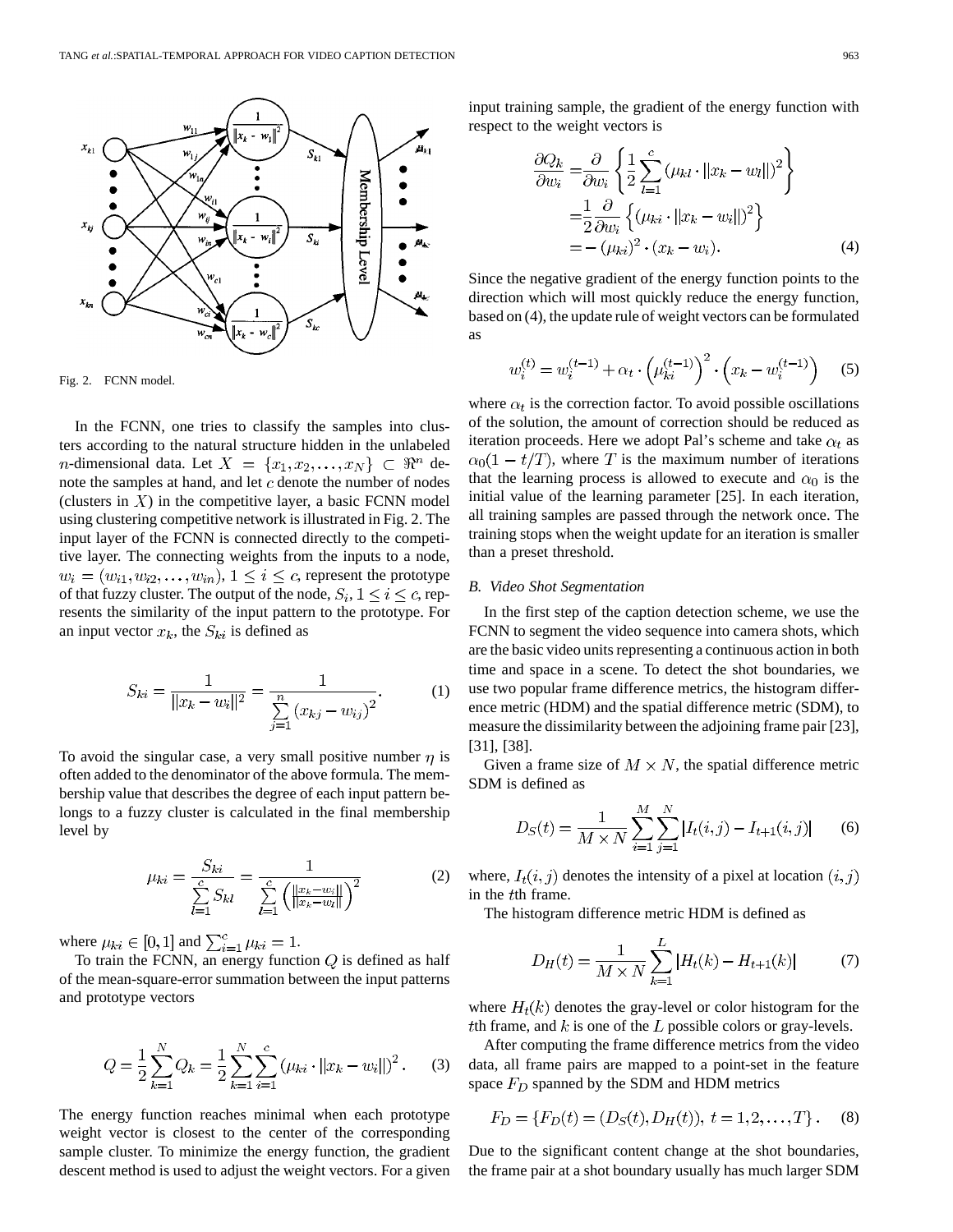and HDM features than regular frame pairs. However, this is not always the case, since sometimes a relatively fast camera movement may produce a sequence of large  $F_D$  values. Because we focus on detecting abrupt camera shot boundaries, the  $F_D$ values at the abrupt shot boundaries are usually local maxima points. In order to detect these local maxima points more reliably, we propose a new set of features called differential SDM and HDM, i.e., the difference between the original feature sequence and a median filtered feature sequence

$$
DF_D = \{ [F_D(t) - \text{Median}(F_D(t))], t = 1, 2, ..., T \}.
$$
 (9)

Using the FCNN classifier, we can then classify the feature points into two categories corresponding to the shot-boundary frame pairs and the nonshot-boundary frame pairs. For reason of computational cost, only a portion of the input data are used as training samples. After the FCNN reaches convergence, the weight vectors are fixed and the trained network is used to compute membership values for all samples.

## *C. Caption (Dis)Appearance Detection*

Following the shot boundary detection, we can detect the caption transition frames within each shot, since there is relatively small change in the scene between adjacent frames within each shot unless caption text changes. However, because the caption regions occupy only a small section of a video scene, they do not introduce significant changes in the spatial and histogram difference metrics (otherwise, a caption transition would have been classified as a shot boundary). Therefore we cannot use the SDM and HDM to detect caption transitions.

Instead, we propose a new metric, quantized spatial difference density (QSDD), to detect the caption transition frame. We first observe that the reason that SDM fails to detect caption transitions is that the small movement of a scene between adjacent frames produces many residual edge pixels at object boundaries in the difference image. A direct summation of these edge pixels may result in a value higher than that caused by caption transition. Fortunately, most of these edge pixels are sparsely distributed, while the residual pixels produced by the caption are highly concentrated because of the dense stroke pattern of Chinese characters. So we compute a feature that can measure the residual pixel density distribution.

The QSDD metric is defined by a two-step binarization of the difference image between a pair of adjacent frames. Let  $I_t(i, j)$ denotes the pixel intensity at location  $(i, j)$  in the video frame  $f_t$ . First, a pair-wise pixel comparison is performed on an adjacent frame pair

$$
\triangle I_t(i,j) = \begin{cases} 1 & \text{if } |I_t(i,j) - I_{t+1}(i,j)| > \theta_1 \\ 0 & \text{otherwise} \end{cases}
$$
 (10)

where  $\theta_1$  is a threshold estimated from caption brightness. Then the obtained binary map is uniformly partitioned into  $K$  blocks  $B_k, k = 1, 2, \dots, K$  with a size of  $b \times b$ . Each block is labeled as significant change or no significant change according to the formula

$$
\beta_t(k) = \begin{cases} 1 & \text{if } \sum_{(i,j)\in B_k} \Delta I_t(i,j) > \theta_2 \cdot b^2 \\ 0 & \text{otherwise} \end{cases}
$$
 (11)

where  $\theta_2$  is called the filling rate. Then the QSDD metric simply counts the number of blocks with significant change, i.e.,  $QSDD(t) = \sum_{k=1}^{n} \beta_t(k)$ . Since the caption residual pixels are closely distributed in the difference image, they tend to produce more blocks with significant changes. Thus the difference image at a caption transition has a high QSDD value.

Fig. 3 shows a video sequence example with eight caption transitions. We plot the SDM and HDM metrics in Fig. 3(a) and (b) respectively, where the dashed lines denote the shot boundaries. As we can see, it is difficult to detect caption transitions based on the SDM or HDM metrics. On the other hand, the QSDD plot in Fig. 3(c) clearly shows the caption transition locations. Fig. 4(a) and (b) displays two frame pairs and their differences at the caption transition locations marked as (1) and (2) in Fig. 3(c). We can easily see the caption regions in the difference image.

Due to a fast camera movement or a fast moving object in the scene, the QSDD can sometimes be fairly high. Fig. 4(c) and (d) demonstrates a couple of such examples. In Fig. 4(c), a large camera movement produces a large number of strong edges in the difference image of two adjacent frames, resulting in a high QSDD marked as (3) in Fig. 3(c). In Fig. 4(d), a fast moving car in the scene also gives a high QSDD which is marked as (4) in Fig. 3(c). However, unlike the caption transition which has a single large-QSDD value, these frames usually produce a continuous sequence of large QSDD values. Similar to our approach in shot boundary detection, to distinguish these continuous large-QSDD values from the caption transitions, we compute the differential QSDD, i.e., the difference between the QSDD and a median filtered QSDD. The result for the previous example is shown in Fig. 3(d). Now the false large QSDD sequences are significantly reduced, and the caption transitions can easily be located in the differential QSDD with a proper threshold  $\beta_0$ . Finally, to check whether there is a caption transition at a shot boundary, we compare the caption regions at the two caption transitions right before and after the shot boundary. If they are the same, then no caption transition happens. Otherwise, we consider them as two different captions.

## *D. Caption Region Location*

At each caption transition, the difference image is computed by  $\Delta I(i, j) = |I_t(i, j) - I_{t-1}(i, j)|$ . As we can see in Fig. 4, the caption regions in the difference image stand out more clearly than in the original images. Therefore we choose to locate the caption position in the difference image. Since other objects in a scene may also produce boundary edges in the difference image, the binary frame difference measure used to compute QSDD is not reliable for locating the caption position. To this end, we develop a set of new features.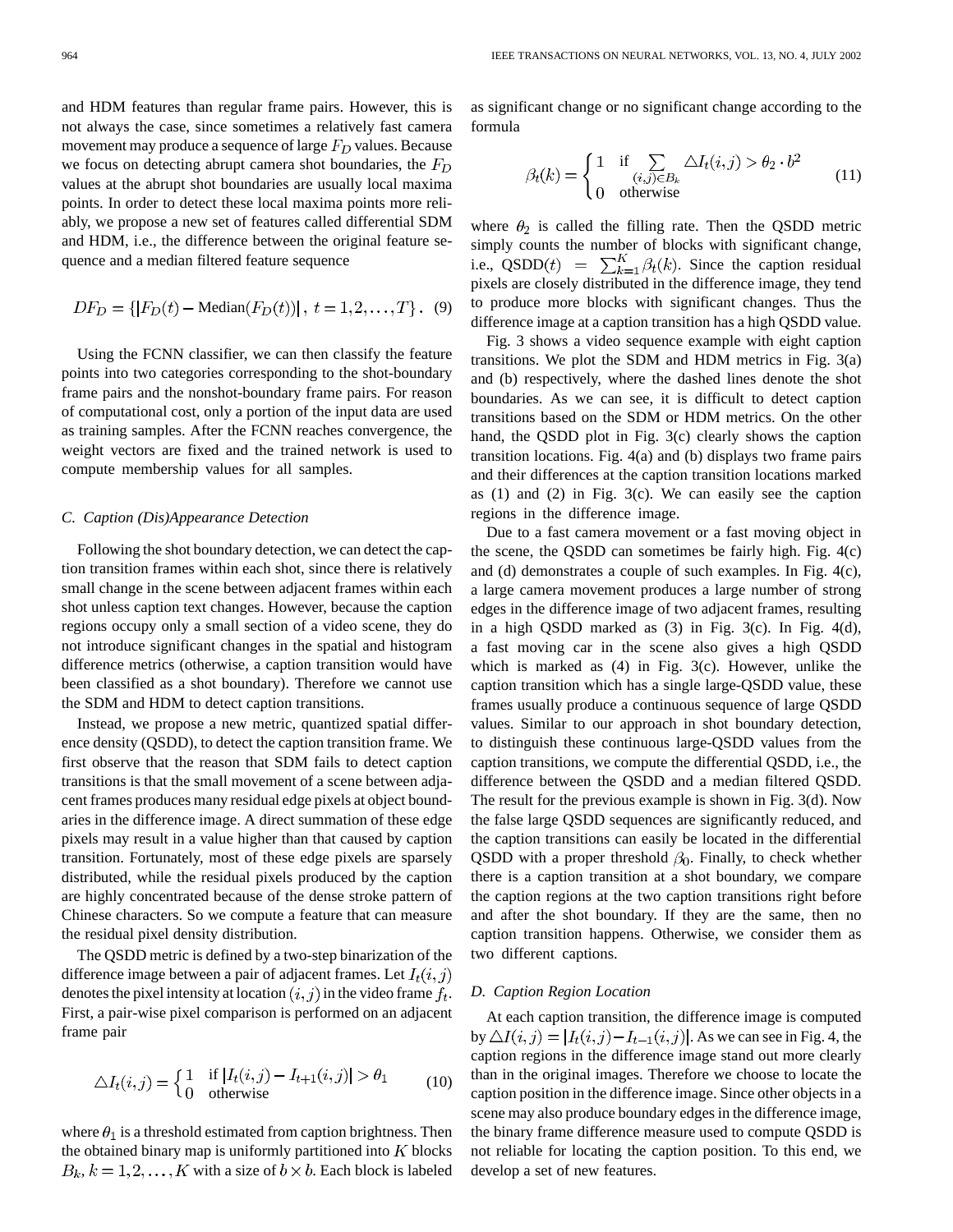

Fig. 3. Plots of frame difference metrics for a video sequence (a) SDM. (b) HDM. (c) QSDD. (d) Differential QSDD.

Since the Chinese characters are composed of four types of primitive strokes, i.e., horizontal, vertical, up-right-slanting and up-left-slanting strokes, the caption region contains rich edge information in the four directions. We use a set of four simple edge filters  $M = \{M_1, \ldots, M_4\}$ 

$$
M_1 = \begin{pmatrix} 1 & 1 \\ -1 & -1 \end{pmatrix} \quad M_2 = \begin{pmatrix} 1 & -1 \\ 1 & -1 \end{pmatrix}
$$
  

$$
M_3 = \begin{pmatrix} 1 & -1 \\ -1 & 1 \end{pmatrix} \quad M_4 = \begin{pmatrix} -1 & 1 \\ 1 & -1 \end{pmatrix}
$$

to filter the difference image. Then each filtered output is divided into K blocks,  $B_l^k$ ,  $k = 1, 2, \ldots, K$  with a block size of  $b \times b$ . We compute the means and variances of each block and its eight neighbors in all the four filtered images to construct a feature vector  $f_k$  with  $m (= 2 \times 9 \times 4 = 72)$  elements.

To reduce the feature vector dimension and the correlation among the feature elements we use the principal component analysis (PCA) method [7]. Fig. 5 shows the scatter plots of the top six features obtained through the PCA method for a set of caption blocks and noncaption blocks. The caption block feature points are concentrating in the feature space center surrounded by the widely distributed noncaption block features. Using the FCNN classifier, we can separate the two classes quite easily. Several caption region location results are illustrated in Fig. 6.

## III. CHARACTER ENHANCEMENT AND RECOGNITION

Although the caption region is located, it cannot be directly recognized by a regular OCR package due to the complex background and the low character resolution. Character enhancement and binarization is needed before character recognition.

## *A. Caption Enhancement*

Using the caption transitions detected in Section II, we can partition the video sequence into frame clusters. Within each cluster, the caption text stays the same. Multi-frame integration based caption enhancement techniques, such as the minimum pixel search [27] and frame averaging method [18], can be employed to reduce the influence of the complex background. For a frame cluster  $C_i$  with caption, each frame  $f_t \in C_i$  contains a caption region  $\gamma_i(f_t)$ . The minimum pixel search method enhances the caption image by

$$
\hat{\gamma}_i = \min_{f_t \in C_i} \gamma_i(f_t). \tag{12}
$$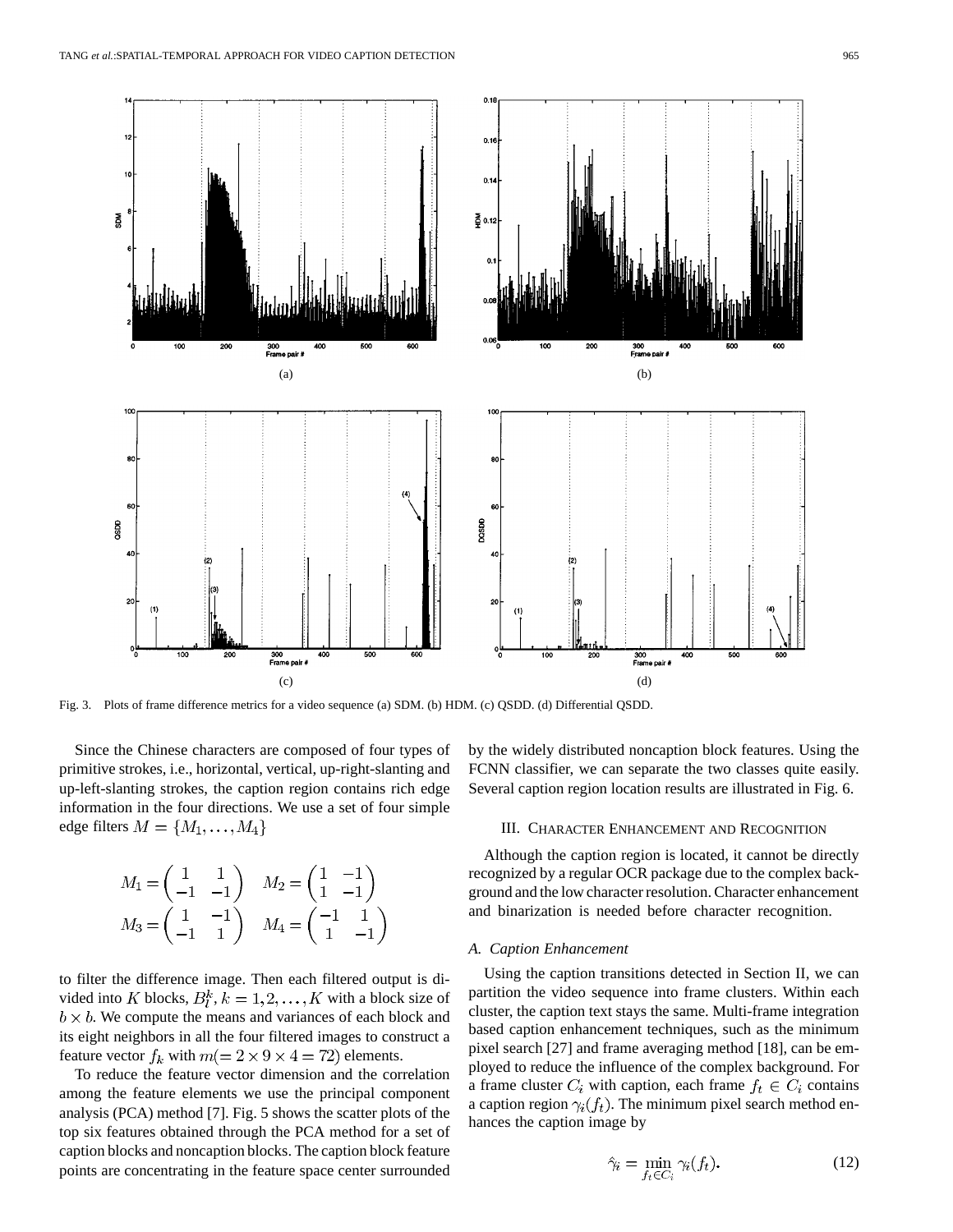

Fig. 4. Frame difference examples. Adjacent frame pairs are shown in the first two rows. Their difference images are shown in the third row. (a) and (b) are caption transitions, (c) has a fast camera movement and (d) has a fast moving car in the scene. The locations of (a)–(d) in the video sequence are marked as (1)–(4) in Fig. 3.



Fig. 5. Scatter plots of the top six features extracted by applying the principal component analysis on the original features. " $\bullet$ " denotes the caption region samples and "x" denotes the noncaption region samples.

For the stable character strokes, the output should stay relatively the same, while the changing background is minimized. Similarly, the frame-average method enhances the caption image by

$$
\bar{\gamma}_i = \frac{1}{|C_i|} \sum_{f_t \in C_i} \gamma_i(f_t) \tag{13}
$$

where  $|C_i|$  denotes the number of frames in  $C_i$ . Since the fluctuation of the background is greater than the caption, the averaging operation should reduce the variation of the complex background.

Fig. 7 shows an example of caption enhancement by using the above two methods. The complex background is reduced greatly by integrating the multiple frame images. The key in implementing the two methods is the registration of a maximum number of caption blocks with the same text string. Our caption (dis)appearance detection and caption region location algorithms provide just that.

## *B. Character Segmentation*

For the enhanced caption images, it is still difficult to separate the texts from the background by a simple threshold. Some multiple threshold methods have been proposed [2], [18], [35], [36], including adaptive thresholding and floating three threshold method. Given the unlimited background variations across the caption region, it is difficult to deal with different variations at different parts of a caption region at the same time. Here, we propose a new approach in which the caption region is first separated into individual characters, then the binarization is performed on each individual character image. Since the background of each character is relatively simple, a regular thresholding method can be used.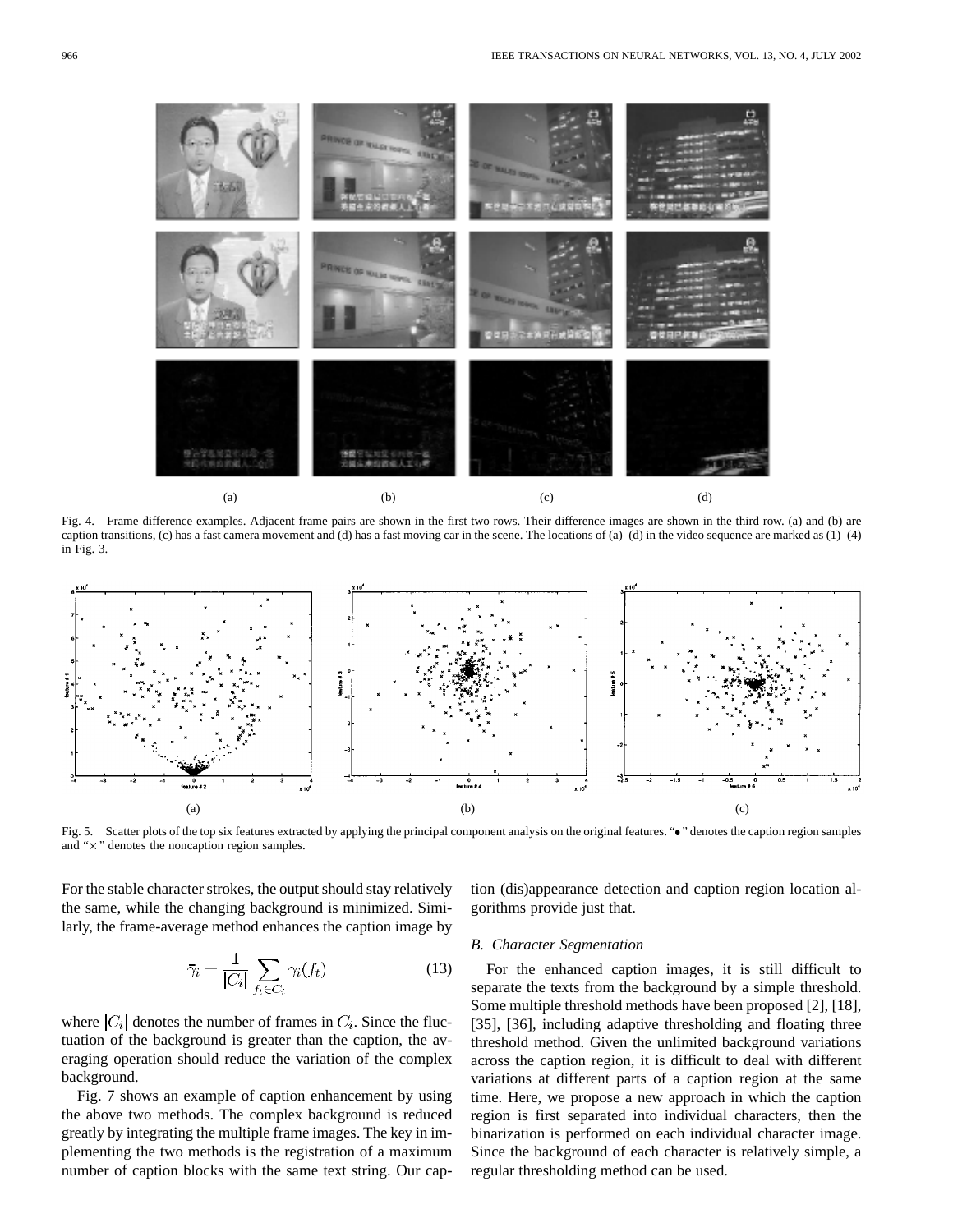

Fig. 6. Caption region location examples. (a) Difference images of the caption-transition frame pairs. (b) Classified label maps. (c) Segmented text regions in the difference images. (d) Caption bounding boxes in the original frames.



Fig. 7. Caption enhancement examples. (a) and (b) Captions in the twentieth and sixty-fourth frame of a video sequence. (c) Enhanced caption using the minimum-pixel-search scheme. (d) Enhanced caption using the frame averaging scheme.

Fig. 8. Character segmentation examples. (a) Caption region. (b) Binary image. (c) Smoothed contour image. (d) Located individual characters.

The individual character extraction from a caption image consists of two steps: text-line separation followed by individual character separation in a text line. In the traditional document OCR, these two steps are carried out by horizontal and vertical projections. However, these simple projections are not suitable for video frames due to the complex background.

To reduce the influence of complex backgrounds, we first binarize the caption region using the intensity mean as a simple threshold. As shown by the example in Fig. 8(b), a couple of large patches of backgrounds cannot be separated from the characters. To further remove the background, we use a set of mathematical morphology operations to detect the contour

of the characters. Let  $R_c$  denote the binary caption region, the contour map of the caption text is extracted by

$$
\delta(R_c) = R_c - R_c \circ S = R_c - (R_c \ominus S) \oplus S \qquad (14)
$$

where  $S$  is an isotropic structuring element, " $\circ$ " is the opening operation which is defined by an erosion operator " $\ominus$ " followed by a dilation operator " $\oplus$ ." We then apply a smoothing filter on the contour map to eliminate extraneous fragments and to connect broken character segments. Fig. 8(c) shows the obtained contour map from the binary image (b). Now we can use a horizontal projection to separate the text lines. In Fig. 9(a) and (b) are the horizontal projections of the binary image and contour map in Fig. 8(b) and (c), respectively.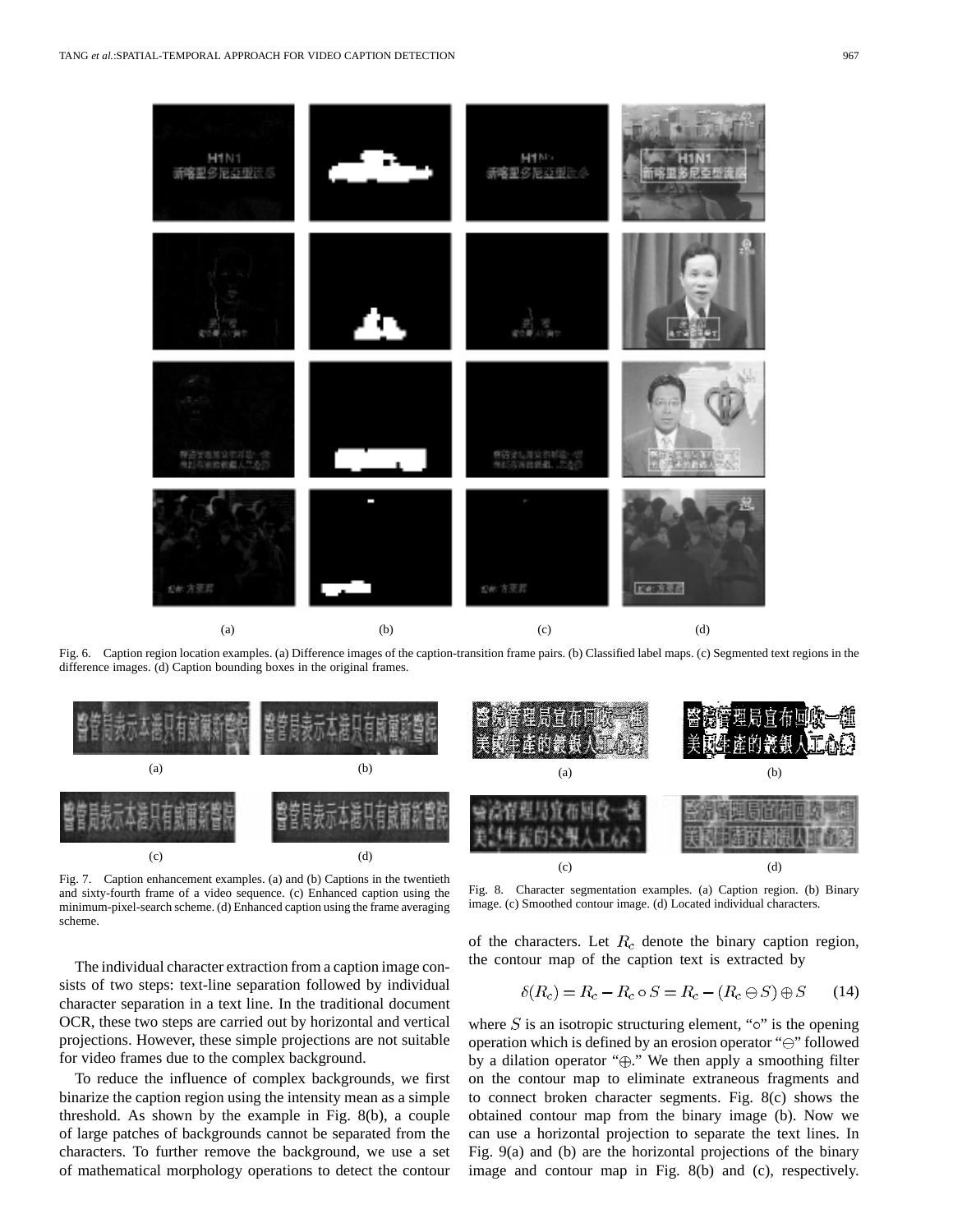

Fig. 9. Caption projection examples. (a) The horizontal projection of the binary image in Fig. 8(b). (b) The horizontal projection of the smoothed contour image in Fig. 8(c). (c) The vertical projection of the first caption line in Fig. 8(c) and (d) the vertical projection of the second caption line in Fig. 8(c).

Clearly, the caption lines can be separated easily from the smoothed contour image instead of the binary image.

For each obtained text line, a vertical projection of the contour map can be used to locate the individual characters. Shown in Fig. 9(c) and (d) are the vertical projections of the two caption lines in Fig. 8(c). Even though most of the characters can be separated by a fixed threshold, it is difficult to select a proper threshold in order to locate all the characters. A high threshold will lead to character loss, while a low threshold will lead to character merging. Our strategy is first to guarantee a low character loss rate, then to re-segment the merged characters using three heuristic rules derived from the square shape of Chinese characters.

- 1) If the width of a segment  $W$  matches its height  $H$ , i.e.,  $0.6H \leq W \leq 1.4H$ , it is declared as a character image.
- 2) If the width of a segment  $W < 0.6H$ , and if the follow up character is closer than a preset distance, then merge the segment into the next character region. Otherwise, discard the segment.
- 3) If the width of a segment  $W > 1.4H$ , then use the average character width that satisfy rule (1) to repartition this segment.

Fig. 8(d) shows the located boundaries of each character for the caption example in (a).

## *C. Binarization and Recognition*

Although we have obtained the individual characters, they cannot be put into an OCR classifier directly, since the extreme low resolution is insufficient for recognition and the character is still blended with a complex background. Before separating the character from the background, we first increase the resolution of the character image by a factor of eight through interpolation. Even though this does not add new information to the gray scale image, it does help to smooth the character boundary in the binary image.

We show the character binarization steps through an example character shown in Fig. 10. Fig. 10(a) gives a typical character in a nonuniform background. Using a spline interpolation function, we obtain the image with higher resolution in (b). We then binarize the interpolated image with a fixed threshold to get the binary image in (c). Apparently, some background regions still remain in the binary image. Fortunately, a bright character on a bright background always has a black profile around it to help the audience to read the character. Based on this observation, a region connectivity analysis scheme is proposed to eliminate the remaining background residues.



Fig. 10. An example of character binarization. (a) The original character. (b) The interpolated character. (c) The binarized character. (d) The clear character after filtering.

TABLE I EXPERIMENTAL RESULTS OF CAPTION DETECTION

|                              | Hits  | Misses | False alarms | Precision | Recall |
|------------------------------|-------|--------|--------------|-----------|--------|
| Shot boundary detection      | 2.954 | 59     | 33           | 98.90%    | 98.04% |
| Caption transition detection | 3.445 | 28     | 321          | 91.47%    | 99.19% |
| Caption line location        | 914   | 4      | 28           | 97.44%    | 99.56% |

TABLE II COMPARISON OF THE CHINESE OCR RESULTS BETWEEN THE ORIGINAL CHARACTER IMAGES AND THE PROCESSED BINARY CHARACTERS

| Candidate number $\parallel$ | With processing | Without processing |
|------------------------------|-----------------|--------------------|
|                              | 85.82%          | 13.30%             |
|                              | 90.79%          | 17.11%             |
| 2                            | 92.10%          | 19.74%             |

Due to background noise, the character often connects the background residues with small bridges even though there is a black profile around the character. To break the bridges across the character and the background, we adopt a set of morphological processing techniques, the opening operation and H-break operation. The opening eliminates small noise particles, but preserves the global shape of the objects. The H-break operation mainly eliminates the H-connected pixels. Both of them are effective in cutting off the connection between the character and the background. After the morphological operations, we label all the connected-components in the binary image and remove components that are too small in size. If a connected component connects the periphery of the character image, it is also declared as background and filtered out. Through these processes, we finally obtain the binary character with clear background shown in Fig. 10(d).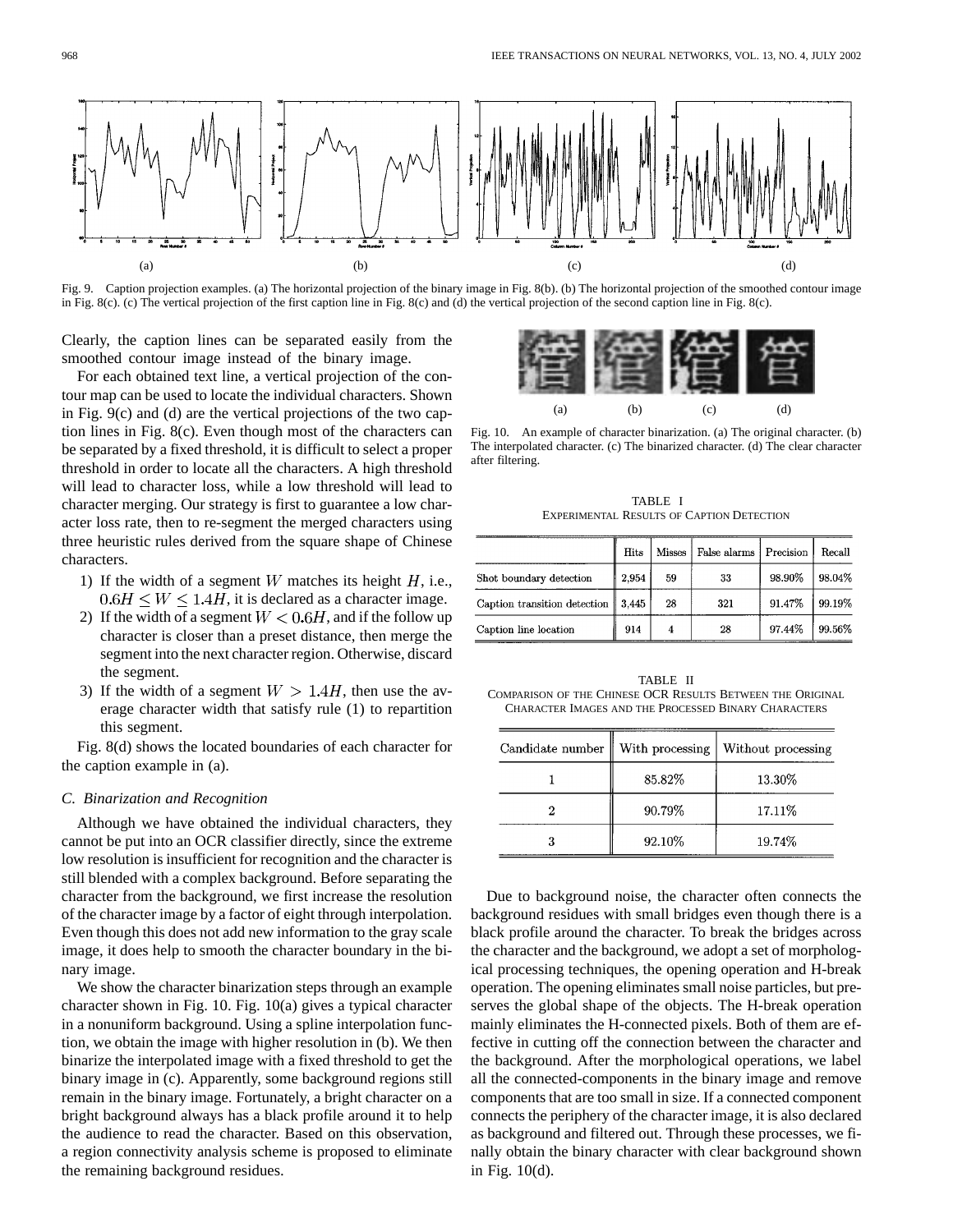

Fig. 11. Video caption OCR example. (a) A set of characters extracted from a news video story. (b) The processed characters. (c) The recognition results using (a). (d) The recognition results using (b).

Since there exist many successful commercial Chinese OCR packages, we do not intend to implement a new one. In our system, we use the OCR package TH-OCR LV for final character recognition. Our goal is to test whether our character extraction method can efficiently obtain binary characters with enough clarity for regular printed optical character recognition.

## IV. EXPERIMENTAL RESULTS

We evaluate the proposed caption detection and recognition system using the TVB and Asian TV news programs in Hong Kong. Video data are encoded in MPEG-1 format at a resolution of  $288 \times 352$ . Twelve 30-min programs are employed in the experiments.

## *A. Caption Detection Experiments*

We first evaluate the three components of the caption detection module. For the 12 news videos, there are 3013 shot boundaries. The FCNN classifier detects 2954 real shot boundaries with 33 false alarms. While in the process of caption (dis)appearance detection, we need to make a tradeoff between the precision and the recall. In the experiments, we set the network learning parameter  $\alpha_0 = 0.1$ , and the maximum number of learning iteration  $T = 500$ . We empirically set  $\theta_1 = 40$ ,  $\theta_2 = 0.6$ , and select a low threshold  $\beta_0 = 12$  to ensure a high recall rate rather than a high precision rate. We hope to detect as many caption regions as possible with a reasonable accuracy, then remove most of the false alarms at later stages. Since the overall missing rate can only increase through each step, but the false alarm rate can be reduced through later processing, we always emphasis recall over precision in the first few steps of the system.

In the caption (dis)appearance detection experiment, we use 300 video shots containing 3473 caption transitions. Our caption (dis)appearance detection scheme detects 3766 caption transitions and misses 28 real caption transitions. The missed caption transitions are mainly due to the gradual appearance or disappearance of captions, which is difficult to detect by using our method. Fortunately, unlike movie programs, news programs seldom use this type of special effect captions. The false detections are caused by the moving scene or objects which are not completely removed by the differential QSDD.

In order to test the caption region location algorithm, we select 600 difference images at the caption transition locations. There are totally 918 caption lines in these difference images. Our program detects 914 real caption lines and produces 28 false alarms. Thus, for both the caption transition detection and caption line location, we achieve a recall rate of over 99%. There are very few caption text lines missed by our approach. All the experimental results for the caption detection module are summarized in Table I.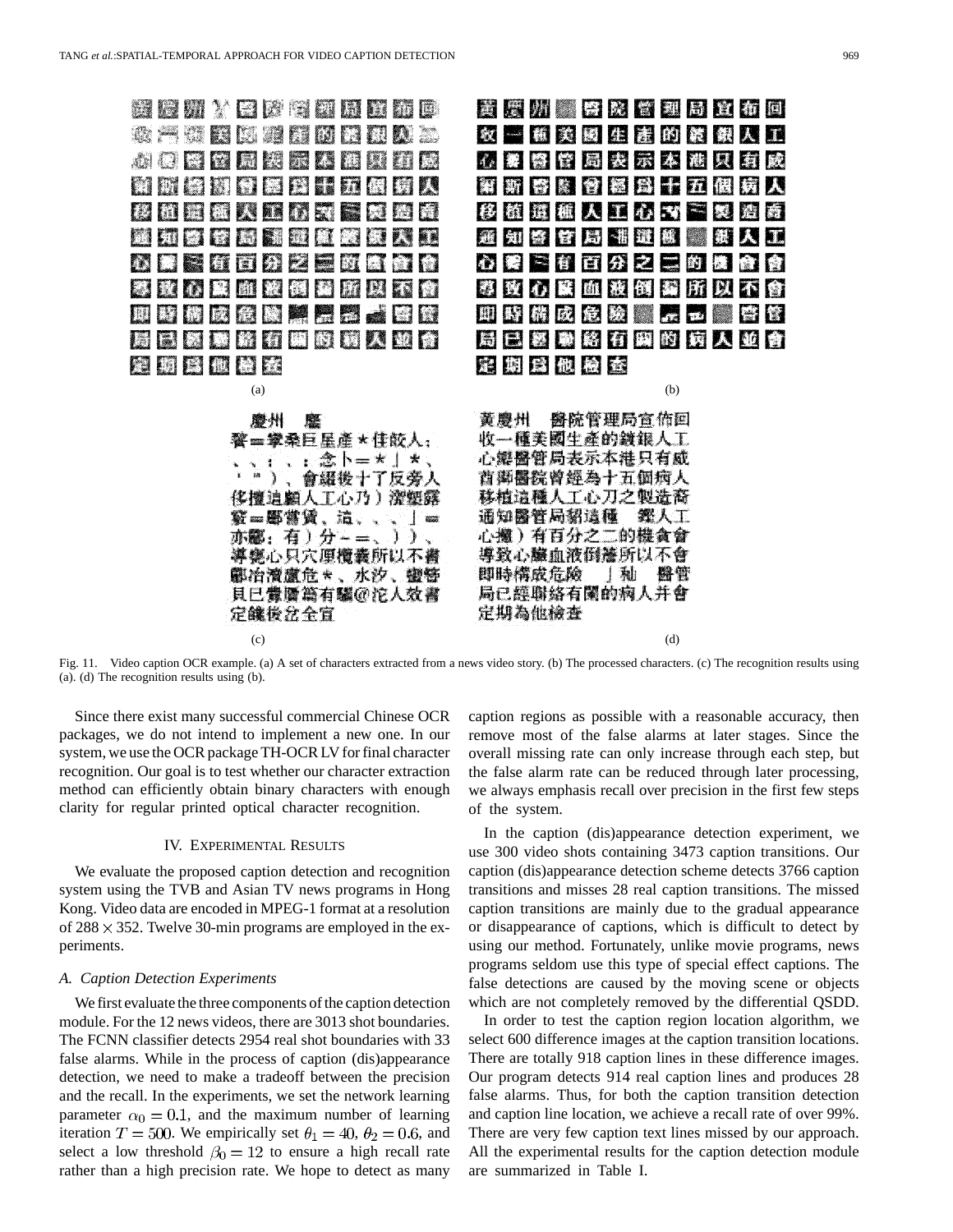## *B. Character Recognition Experiment*

For the extracted characters, we first enlarge their image size by a factor of eight using spline interpolation. Then we perform the binarization and morphological processing to obtain the clean binary characters for final recognition. The recognition performance is compared with the recognition results using the original character images. In the experiments, the threshold for binarizing the interpolated characters is selected as 0.8 times of the maximal character intensity. The minimum size of a connected component is set to 50. The results for five news stories are shown in Table II. In this table, we compute the correct recognition rate by using the first candidate, the first two candidates, and the first three candidates, respectively. The results show that our processing scheme improves the correct recognition rate by nearly five folds.

As an example, Fig. 11 illustrates the caption OCR result of a news story. The extracted characters are shown in Fig. 11(a). Fig. 11(b) gives the result of the binarization and morphological processing. We can see that three false characters extracted in the first step are excluded, and one character is lost in this step. The OCR results for the characters in Fig. 11(a) and (b) are shown in Fig. 11(c) and (d), respectively. Only 21 characters are correctly recognized for the original images, while 108 characters are correctly recognized for the processed images.

## V. CONCLUSION

We have developed an automatic video-caption detection and recognition system. Using an unsupervised FCNN classifier to focus on caption transition frames, the system detects video captions with high precision and efficiency. Furthermore, aided by a set of novel character segmentation and binarization methods, we improve the Chinese video OCR accuracy from 13% to 86% for a set of Chinese news videos. As the first attempt on Chinese video caption recognition, these results are very encouraging.

The caption detection module cannot deal with special effect moving-captions. However, since these types of captions are used far less frequently than regular captions, we can afford to employ more complex caption detection and tracing algorithms, such as the ones developed in [19], to detect them. The character segmentation and binarization module in our system can be applied to not only video captions but also lowquality document character recognition. In addition, most of the algorithms developed in this paper can be easily applied to caption extraction in any video programs of other languages with minor modifications.

#### ACKNOWLEDGMENT

The authors wish to thank Dr. Q. Yang for many constructive comments and the Hong Kong TVB and Asian TV news stations for the news videos.

#### **REFERENCES**

[1] L. Agnihotri and N. Dimitrova, "Text detection for video analysis," in Proc. Workshop Content-Based Access Image Video Libraries, Conjunction CVPR, Fort Collins, CO, June 1999.

- [2] Y. Ariki, K. Matsuura, and S. Takao, "Telop and flip frame detection and character extraction from TV news articles," in *Proc. 5th Int. Conf. Document Anal. Recognition*, 1999, pp. 701–704.
- [3] Y. A. Aslandogan and C. T. Yu, "Techniques and systems for image and video retrieval," *IEEE Trans. Knowledeg Data Eng.*, vol. 11, pp. 56–63, 1999.
- [4] Y. Avrithis, N. Tsapatsoulis, and S. Kollias, "Broadcast news parsing using visual cues: A robust face detection approach," in *Proc. 2000 IEEE Int. Conf. Multimedia Expo.*, vol. 3, 2000, pp. 1469–1472.
- [5] Y. Cui and Q. Huang, "Character extraction of license plates from video," in *Proc. IEEE Conf. Comput. Vision Pattern Recognition*, 1997, pp. 502–507.
- [6] K. Etemad, D. Doermann, and R. Chellapa, "Multiscale segmentation of unstructured document pages using soft decision integration," *IEEE Trans. Pattern Anal. Machine Intell.*, vol. 19, pp. 92–96, 1997.
- [7] K. Fukunaga, *Introduction to Statistical Pattern Recognition*. New York: Academic, 1990.
- [8] C. Garcia and X. Apostolidis, "Text detection and segmentation in complex color images," in *Proc. IEEE Int. Conf. Acoust., Speech, Signal Processing*, vol. 4, 2000, pp. 2326–2329.
- [9] U. Gargi, D. Crandall, S. Antani, T. Gandhi, R. Keener, and R. Kasturi, "A system for automatic text detection in video," in *Proc. ICDAR'99*, 1999, pp. 29–32.
- [10] Q. Huang, Z. Liu, A. Rosenberg, D. Gibbon, and B. Shahraray, "Automated generation of news content hierarchy by integrating audio, video, and text information," in *Proc. IEEE Int. Conf. Acoust., Speech, Signal Processing*, vol. 6, 1999, pp. 3025–3028.
- [11] A. K. Jain and B. Yu, "Automatic text location in images and video frames," *Pattern Recognition*, vol. 31, no. 12, pp. 2055–2076, 1998.
- [12] K. Y. Jeong, K. Jung, E. Y. Kim, and H. J. Kim, "Neural network based text location for news video indexing," in *Proc. Int. Conf. Image Processing*, vol. 3, 1999, pp. 319–323.
- [13] H. K. Kim, "Efficient automatic text location method and content-based indexing and structuring of video database," *J. Visual Commun. Image Representation*, vol. 7, no. 4, pp. 336–344, 1996.
- [14] S. K. Kim, D. W. Kim, and H. J. Kim, "Recognition of vehicle license plate using a genetic algorithm based segmentation," in *Proc. ICIP*, 1996, pp. 661–664.
- [15] S. Kurakake, H. Kuwano, and K. Odaka, "Recognition and visual feature matching of text region in video for conceptual indexing," in *Proc. SPIE Storage Retrieval Image Video Databases 3022*, 1997, pp. 368–379.
- [16] H. Kuwano, Y. Taniguchi, H. Arai, M. Mori, S. Kurakake, and H. Kojima, "Telop-on-demand: Video structuring and retrieval based on text recognition," in *Proc. IEEE Int. Conf. Multimedia Expo*, vol. 2, 2000, pp. 759–762.
- [17] C. M. Lee and A. Kankanhalli, "Automatic extraction of characters in complex scene images," *Int. J. Pattern Recognition Artificial Intell.*, vol. 9, no. 1, pp. 67–82, 1995.
- [18] H. P. Li, D. Doemann, and O. Kia, "Text extraction, enhancement and OCR in digital video," in *Proc. 3rd IAPR Workshop*, Nagoya, Japan, 1998, pp. 363–377.
- [19] , "Automatic text detection and tracking in digital video," *IEEE Trans. Image Processing*, vol. 9, pp. 147–156, 2000.
- [20] R. Lienhart and F. Stuber, "Automatic text recognition in digital videos," in *Proc. SPIE Image Video Processing IV 2666*, 1996, pp. 180–188.
- [21] M. Maybury, A. Merlino, and J. Rayson, "Segmentation, content extraction and visualization of broadcast news video using multistream analysis," in *Proc. AAAI Spring Symp.*, Stanford, CA, 1997, pp. 1–12.
- [22] S. Mitra and S. K. Pal, "Self-organizing neural network as a fuzzy classifier," *IEEE Trans. Syst., Man, Cybern.*, vol. 24, pp. 385–399, 1994.
- [23] A. Nagasaka and Y. Tanaka, "Automatic video indexing and full video search for object appearances," in *IFIP Trans., Visual Database Syst. II*, E. Knuth and L. M. Wegner, Eds. New York: Elsevier, 1992.
- [24] J. Ohya, A. Shio, and S. Akamatsu, "Recognizing characters in scene images," *IEEE Trans. Pattern Anal. Machine Intell.*, vol. 16, pp. 214–220, 1994.
- [25] N. R. Pal, C. Bezdek, and E. C.-K. Tsao, "Generalized clustering networks and Kohonen's self-organizing scheme," *IEEE Trans. Neural Networks*, vol. 4, pp. 549–557, July 1993.
- [26] G. Picciolio, E. De Michieli, P. Parodi, and M. Campani, "Robust method for road sign detection and recognition," *Image Vision Comput.*, vol. 14, pp. 35–46, 1996.
- [27] T. Sato, T. Kanade, E. K. Kughes, M. A. Smith, and S. Satoh, "Video OCR: Indexing digital news libraries by recognition of superimposed captions," *ACM Multimedia Syst. (Special Issue on Video Libraries)*, vol. 7, no. 5, pp. 385–395, 1999.